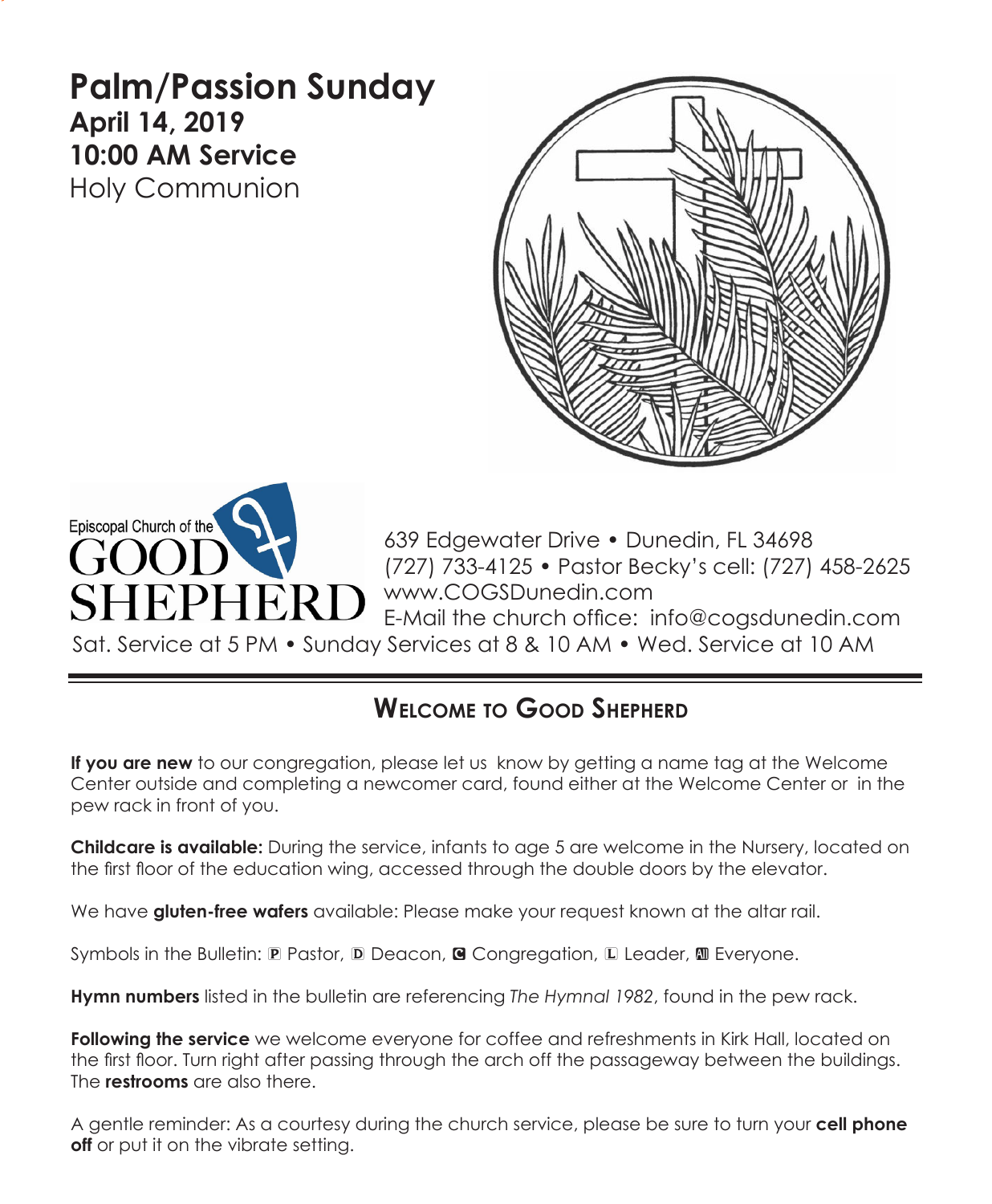# **Gathering for Worship**

| <b>PRELUDE</b>                                         | Hosanna, Loud Hosanna<br>Bells of Hope and Keyboard  | Ellacombe/G. Christ |  |
|--------------------------------------------------------|------------------------------------------------------|---------------------|--|
| [Please stand when the chimes sound.]                  |                                                      |                     |  |
| <b>OPENING HYMN</b>                                    | All Glory, Laud, and Honor                           | 154, vs. 1          |  |
| All glory, laud, and honor to thee, Redeemer, King!    |                                                      |                     |  |
| to whom the lips of children made sweet hosannas ring. |                                                      |                     |  |
|                                                        | Thou art the King of Israel, thou David's royal Son, |                     |  |

*who in the Lord's Name comest, the King and Blessèd One.*

*All glory, laud, and honor to thee, Redeemer, King! to whom the lips of children made sweet hosannas ring.*

**Welcome and Announcements**

*[Please be seated.]*

#### **Mission Moment**

#### **Acclamation**

*[Please stand.]*

- **P** Bless the Lord who forgives all our sins;
- C **His mercy endures for ever.**

#### **Gathering Prayer**

- P We pray together for the renewal of our lives as the Holy Spirit works in, with, and among us this Lenten season.
- a **Blessed are you, God of growth and discovery; yours is the inspiration that has altered and changed our lives; yours is the power that has brought us to new dangers and opportunities. Set us, your new creation, to walk through this new world, watching and learning, loving and trusting, until your kingdom comes. Amen.**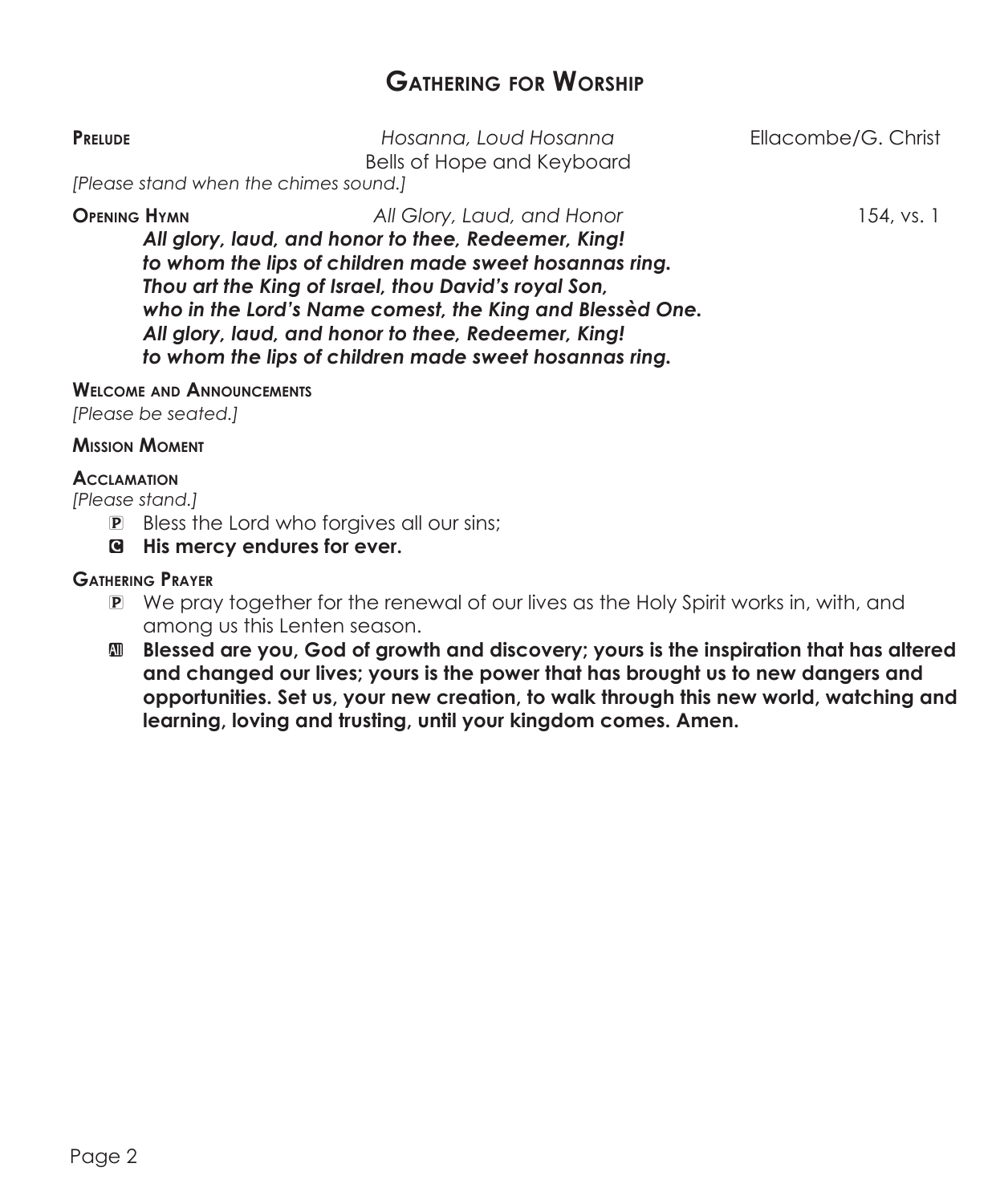

### **Collect of the Day**

- P The Lord be with you.
- C **And also with you.**
- P Let us pray… Everlasting God, in your endless love for the human race you sent our Lord Jesus Christ to take on our nature and to suffer death on the cross. In your mercy enable us to share in his obedience to your will and in the glorious victory of his resurrection, who lives and reigns with you and the Holy Spirit, one God, now and forever.
- C **Amen.**

## **Liturgy of the Palms**

- P Blessed is the King who comes in the name of the Lord:
- C **Peace in heaven and glory in the highest.**
- P Let us pray… Assist us mercifully with your help, O Lord God of our salvation, that we may enter with joy upon the contemplation of those mighty acts, whereby you have given us life and immortality; through Jesus Christ our Lord.
- C **Amen.**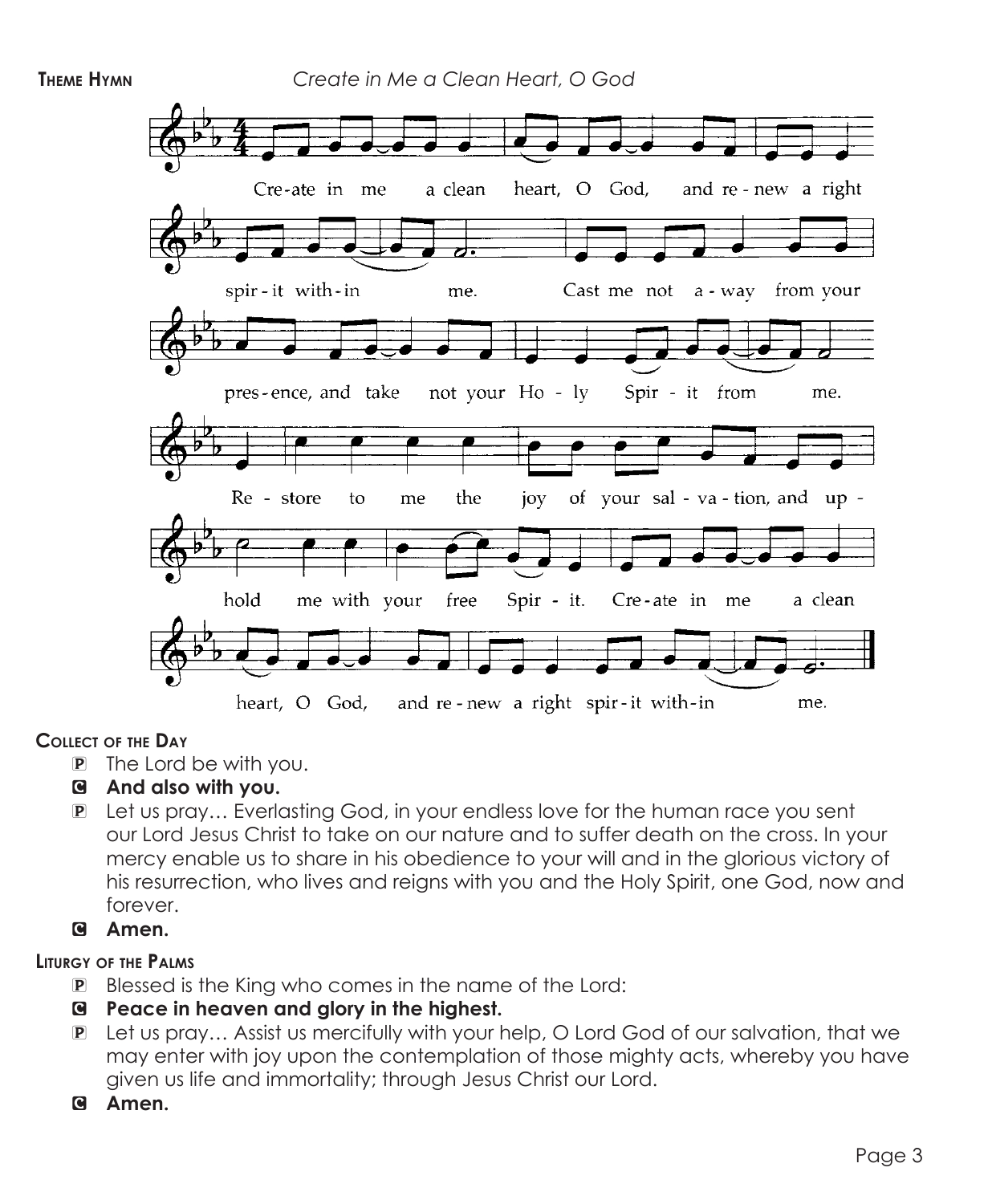# **The Palm Lesson:** Matthew 21:1–11

*[Please be seated.]*

L *The Lesson is taken from Matthew, chapter 21…*

 When they approached Jerusalem and came to Bethphage on the Mount of Olives, Jesus gave two disciples a task. He said to them, "Go into the village over there. As soon as you enter, you will find a donkey tied up and a colt with it. Untie them and bring them to me. If anybody says anything to you, say that the Lord needs it." He sent them off right away. Now this happened to fulfill what the prophet said, Say to Daughter Zion, "Look, your king is coming to you, humble and riding on a donkey, and on a colt the donkey's offspring." The disciples went and did just as Jesus had ordered them. They brought the donkey and the colt and laid their clothes on them. Then he sat on them.

 Now a large crowd spread their clothes on the road. Others cut palm branches off the trees and spread them on the road. The crowds in front of him and behind him shouted, "Hosanna to the Son of David! Blessings on the one who comes in the name of the Lord! Hosanna in the highest!" And when Jesus entered Jerusalem, the whole city was stirred up. "Who is this?" they asked. The crowds answered, "It's the prophet Jesus from Nazareth in Galilee."

- L The Word of the Lord.
- C **Thanks be to God.**
- P The Lord be with you.
- C **And also with you.**
- P Let us give thanks to the Lord our God.
- C **It is right to give him thanks and praise.**
- P It is right to praise you, Almighty God, for the acts of love by which you have redeemed us through your Son Jesus Christ our Lord. On this day he entered the holy city of Jerusalem in triumph, and was proclaimed as King of kings by those who spread their garments and branches of palm along his way. Let these branches be for us signs of his victory, and grant that we who bear them in his name may ever hail him as our King, and follow him in the way that leads to eternal life; who lives and reigns in glory with you and the Holy Spirit, now and for ever.
- C **Amen.**
- P Blessed is he who comes in the name of the Lord.
- C **Hosanna in the highest.**
- P Almighty God, whose most dear Son went not up to joy but first he suffered pain, and entered not into glory before he was crucified: mercifully grant that we, walking in the way of the cross, may find it none other than the way of life and peace; through Jesus Christ our Lord.
- C **Amen.**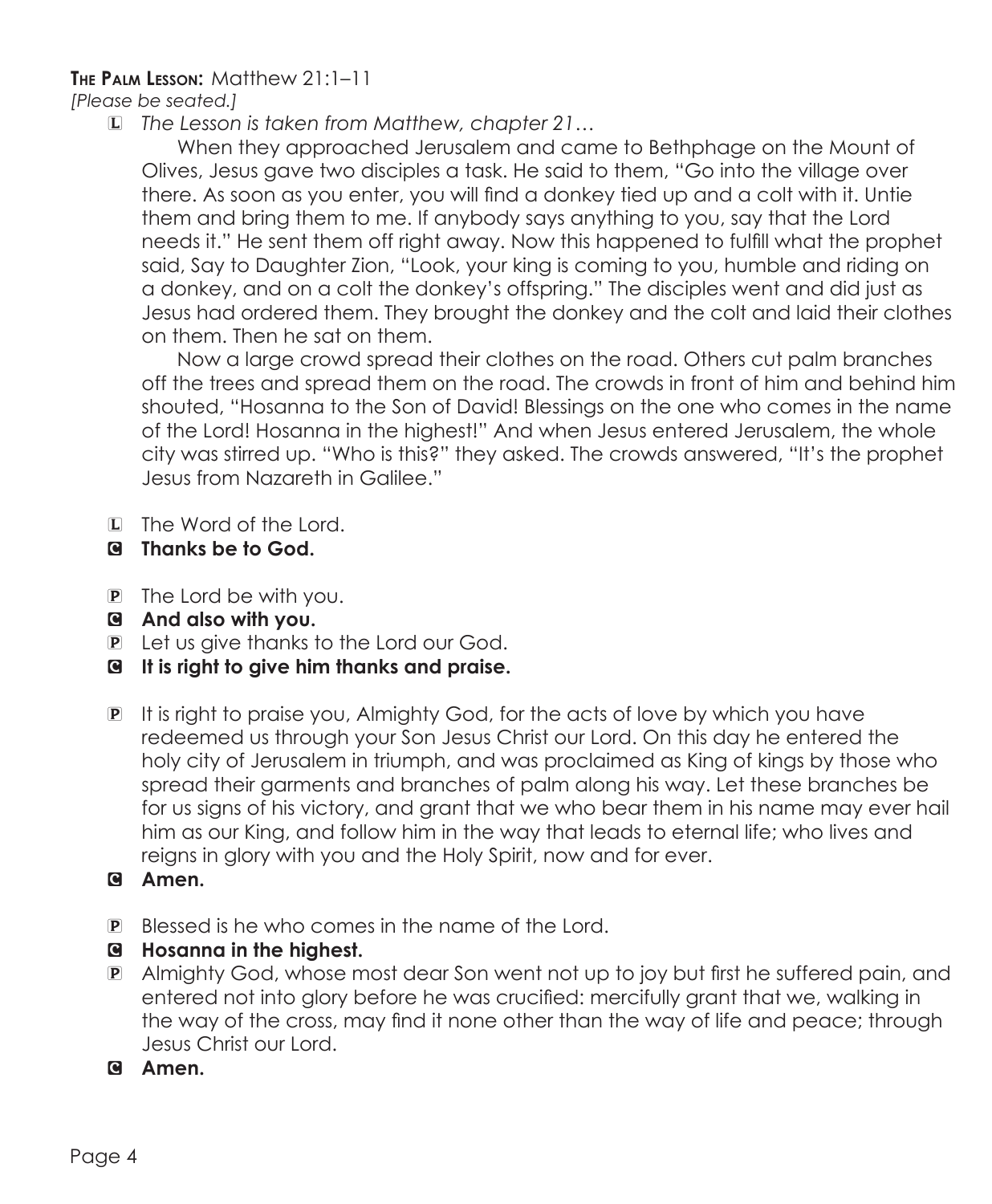*All glory, laud, and honor to thee, Redeemer, King! to whom the lips of children made sweet hosannas ring. The company of angels is praising thee on high; and we with all creation in chorus make reply. All glory, laud, and honor to thee, Redeemer, King! to whom the lips of children made sweet hosannas ring.*

**The Greeting of Peace**

*[Please stand.]*

- P The peace of the Lord be always with you.
- C **And also with you.** (*All may greet one another in the name of the Lord.*)

# **The Passion of Christ**

**INTRODUCTION** 

**Station 1:** Judas Betrays Jesus

**Station 2:** Jesus Washes the Disciples' Feet

**Station 3:** In the Garden of Gethsemane

**Station 4:** Peter's Denials

**STATION 5:** Jesus Before the High Priest and Council

**Station 6:** Judas Repents

### **Concluding Prayer**

- P The Lord be with you.
- C **And also with you.**
- P Let us pray… Almighty and everliving God, in your tender love for the human race you sent your Son our Savior Jesus Christ to take upon him our nature, and to suffer death upon the cross, giving us the example of his great humility: Mercifully grant that we may walk in the way of his suffering, and also share in his resurrection; through Jesus Christ our Lord, who lives and reigns with you and the Holy Spirit, one God, for ever and ever.
- C **Amen.**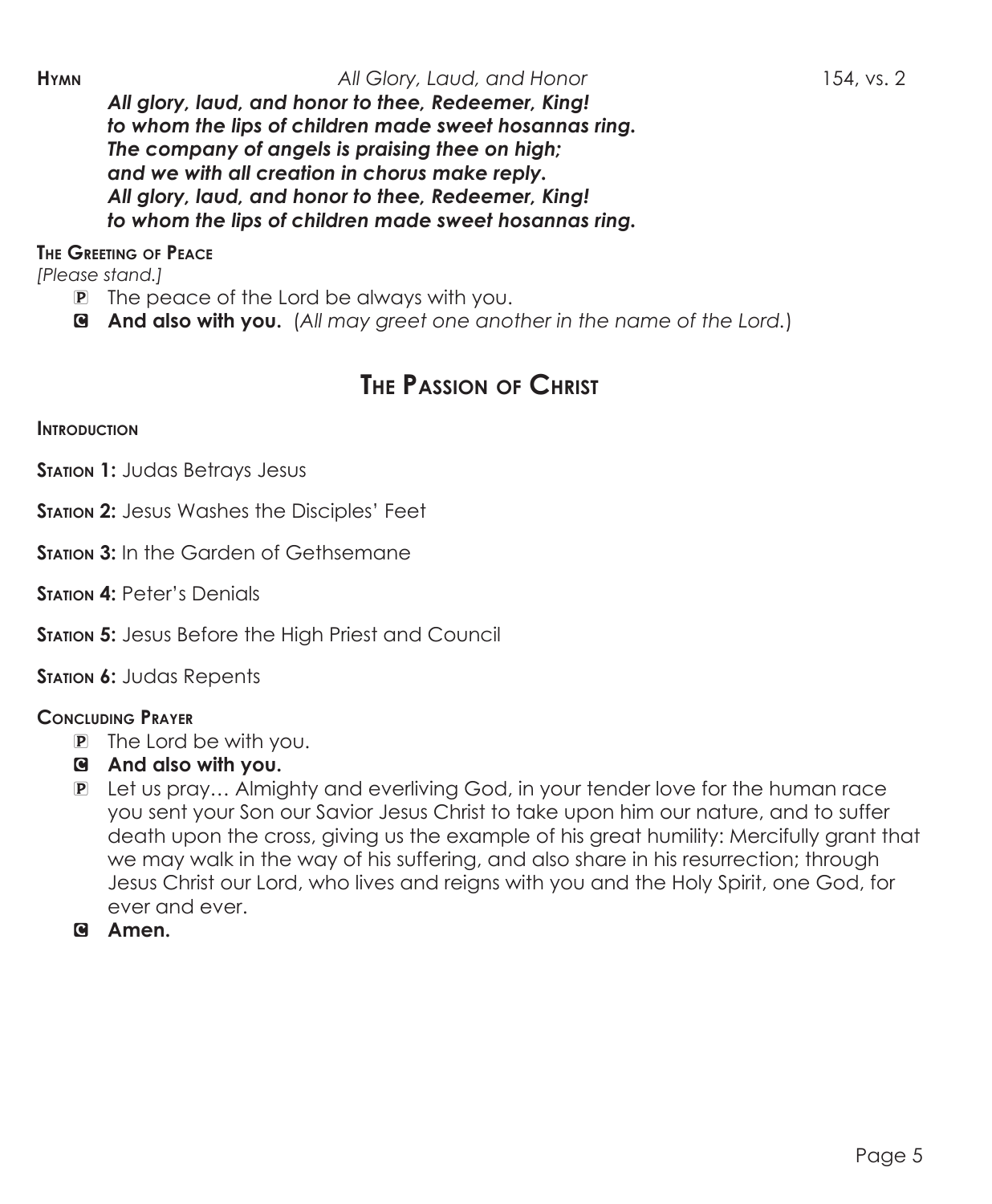# **Reflection Hymn** *Great God, Your Love Has Called Us* [Tune: *O Come, O Come, Emmanuel*]

*Great God, your love has called us here, as we, by love, for love were made. Your living likeness still we bear, though marred, dishonored, disobeyed. We come, with all our heart and mind your call to hear, your love to find.*

*We come with self-inflicted pains of broken trust and chosen wrong, half free, half bound by inner chains, by social forces swept along, by pow'rs and systems close confined, yet seeking hope for humankind.*

*Great God, in Christ you call our name and then receive us as your own, not through some merit, right, or claim, but by your gracious love alone. We strain to glimpse your mercy seat and find you kneeling at our feet.*

#### **Prayers of the People**

*[Please stand, kneel, or sit, as you choose.]*

- D Let us pray for the Church and for the world.
- L We pray for all who call you Lord. Renew our spirits that we may worship you joyfully, give our hearts wholly to you in prayer, and gently commend to others the faith that is in us. We pray for all who are in need and who suffer [especially… *read names from notebook*]. Give us ears to hear those who cry out to you.
- C **Renew us so that we are courageous agents of justice and compassion, and share our resources generously.**
- L We pray for the leaders around the world. Help them to respect all by considering others as equal to themselves, by thinking charitably towards all neighbors near and far, and by seeking to understand and appreciate those who differ from them.
- C **Renew us so that we love and serve others as Christ loves and serves us.**
- L We pray for all who are responsible for the mission and ministry of the church, lay and ordained.
- C **Renew us so that we are humble, patient and act with integrity, using the values and promises of the Reign of God as the foundation of every decision, action or abstention.**
- L We pray for a sense of awe for all you have created and entrusted to us, including our own bodies, your creation, and the lives of others. We give you thanks for the blessings of this life [*read items from notebook*]. You open your hand and fill the earth with good things.
- C **Renew us so that we cherish the gifts you have given us, conserving and healing your creation for the sake of those who come after us.**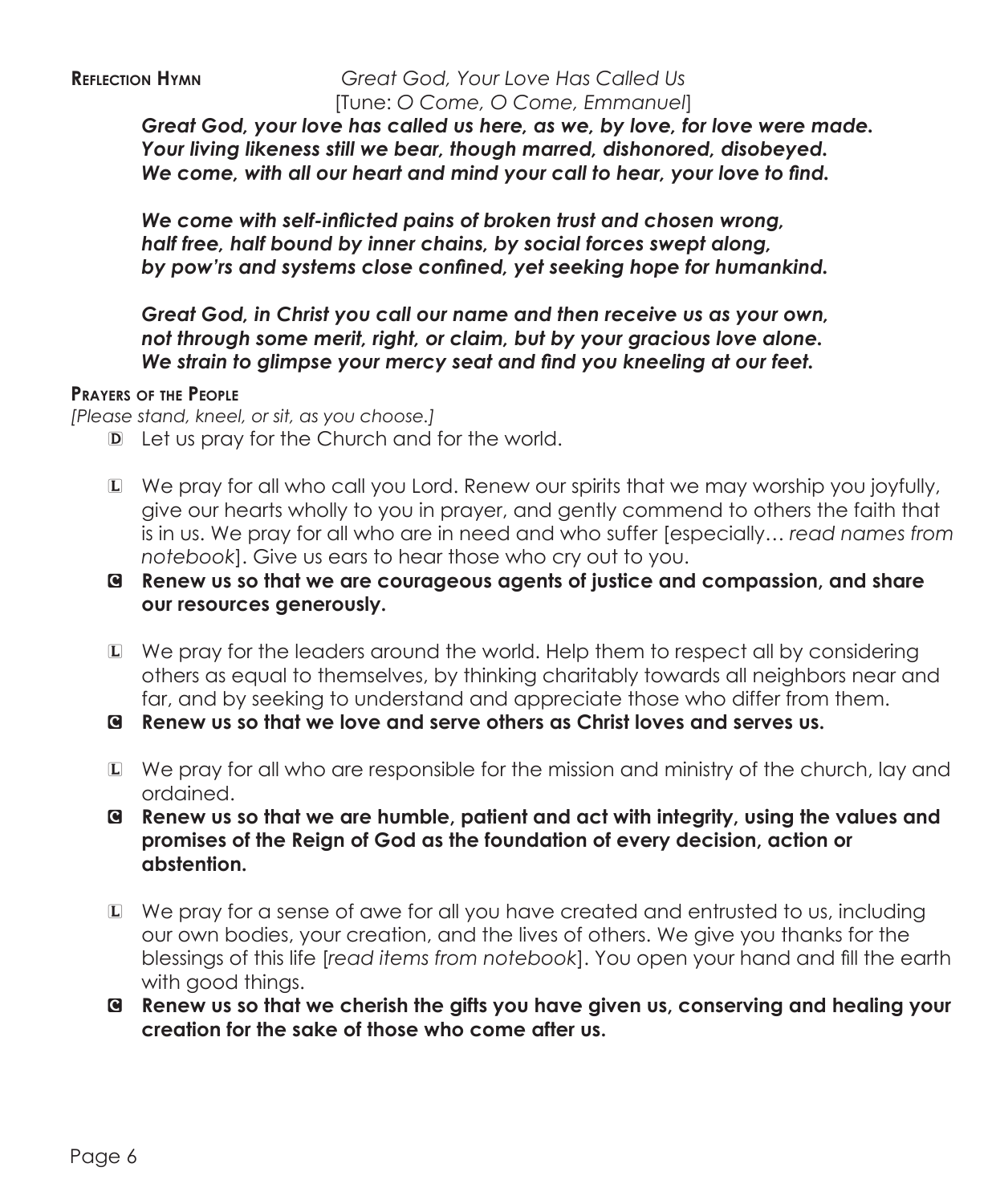- L We pray for those whose life on this earth has ended, [especially… *read names from notebook.*] Let light perpetual shine upon them.
- C **Renew us so that we follow the good examples of your saints, who teach us to enjoy worldly goods and comforts in moderation, and to be honest in our daily life and work.**
- L Let your grace restore us, good Lord, and let your Spirit inspire us.
- C **Renew us and accomplish in us the work of your salvation, that we may show forth your glory in the world. Amen.**

# **The Holy Communion**

## **Offertory Sentence**

D Walk in love, as Christ loved us and gave himself for us, an offering and sacrifice to God. Bring your tithes, gifts and offering with gladness.

*[Please be seated.]*

**Offertory** *The Tree of Life* K. Scott

### **Presentation**

*[Please stand when the offering plates are given to the Deacon.]*

D Blessed are you, O God, maker of all, including these gifts representing our selves, our time, and our possessions. Grant that we may use what has been gathered here to be a blessing to your world.

**Presentation Hymn** *We Give Thee but Thine Own*

a *We give thee but thine own, whate'er the gift may be; all that we have is thine alone, a trust, O Lord, from thee.*

# *The captive to release, to God the lost to bring, to teach the way of life and peace—it is a Christ-like thing.*

**The Great Thanksgiving:** Prayer A [Book of Common Prayer]

- P The Lord be with you.
- C **And also with you**.
- P Lift up your hearts.
- C **We lift them to the Lord**.
- P Let us give thanks to the Lord our God.
- C **It is right to give God thanks and praise.**
- P It is right, and a good and joyful thing, always and everywhere to give thanks to you, Father Almighty, Creator of heaven and earth. You bid your faithful people cleanse their hearts, and prepare with joy for the Paschal feast; that, fervent in prayer and in works of mercy, and renewed by your Word and Sacrament, they may come to the fullness of grace which you have prepared for those who love you. Therefore we praise you, joining our voices with Angels and Archangels and with all the company of heaven, who for ever sing this hymn to proclaim the glory of your Name: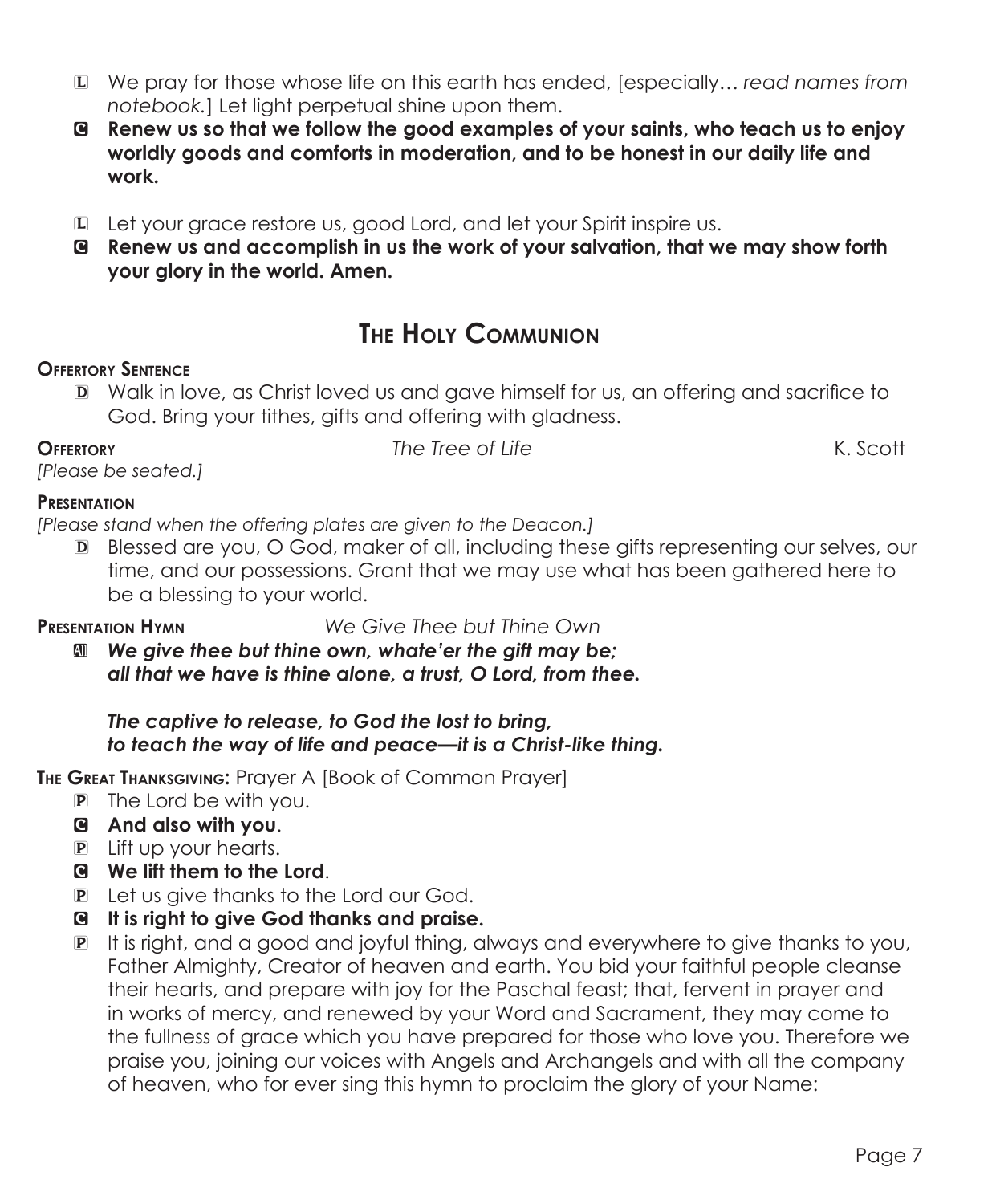C *Holy, holy, holy Lord, God of power and might, Holy, holy, holy Lord, God of power and might, heaven and earth are full, full of your glory. Hosanna in the highest. Hosanna in the highest. Blessed is he who comes in the name of the Lord. Hosanna in the highest. Hosanna in the highest.*

# *[Please stand or kneel, as you choose]*

P Holy and gracious Father: In your infinite love you made us for yourself; and, when we had fallen into sin and become subject to evil and death, you, in your mercy, sent Jesus Christ, your only and eternal Son, to share our human nature, to live and die as one of us, to reconcile us to you, the God and Father of all.

 He stretched out his arms upon the cross, and offered himself, in obedience to your will, a perfect sacrifice for the whole world.

 On the night he was handed over to suffering and death, our Lord Jesus Christ took bread; and when he had given thanks to you, he broke it, and gave it to his disciples, and said, "Take, eat: This is my Body, which is given for you. Do this for the remembrance of me."

After supper he took the cup of wine; and when he had given thanks, he gave it to them, and said, "Drink this, all of you: This is my Blood of the new covenant, which is shed for you and for many for the forgiveness of sins. Whenever you drink it, do this for the remembrance of me."

Therefore we proclaim the mystery of faith:

- C **Christ has died. Christ is risen. Christ will come again.**
- **M** We celebrate the memorial of our redemption, O Father, in this sacrifice of praise and **thanksgiving. Recalling his death, resurrection, and ascension, we offer you these gifts. Sanctify them by your Holy Spirit to be for your people the Body and Blood of your Son, the holy food and drink of new and unending life in him.**

 **Sanctify us also that we may faithfully receive this holy Sacrament, and serve you in unity, constancy, and peace; and at the last day bring us with all your saints into the joy of your eternal kingdom.** 

P All this we ask through your Son Jesus Christ. By him, and with him, and in him, in the unity of the Holy Spirit all honor and glory is yours, Almighty Father, now and for ever.

C **AMEN.**

# **The Lord's Prayer**

P And now as our Savior Christ has taught us, we are bold to say: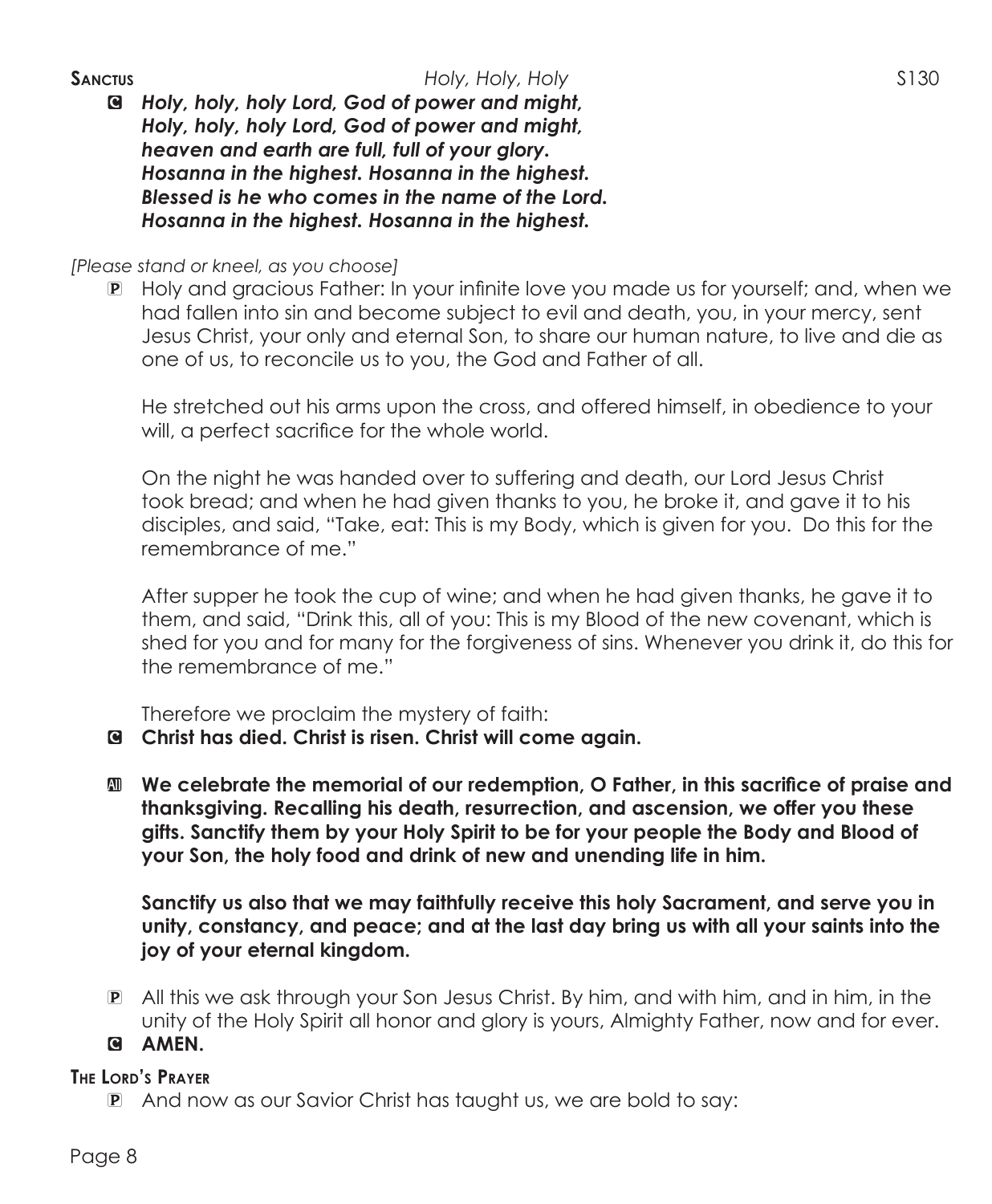a **Our Father, who art in heaven, hallowed be thy Name, thy kingdom come, thy will be done, on earth as it is in heaven. Give us this day our daily bread. And forgive us our trespasses, as we forgive those who trespass against us. And lead us not into temptation, but deliver us from evil. For thine is the kingdom, and the power, and the glory, for ever and ever. Amen.**

**The Breaking of the Bread**

- P Christ our Passover is sacrificed for us;
- C **Therefore let us keep the feast.**

**Fraction Anthem** *Jesus, Lamb of God* S164 *Jesus, Lamb of God: have mercy on us. Jesus, bearer of our sins: have mercy on us. Jesus, redeemer, redeemer of the world: give us your peace, give us your peace.*

P The Gifts of God for the People of God. Take them in remembrance that Christ died for you, and feed on him in your hearts by faith, with thanksgiving.

*[You may be seated. All are welcome at the Lord's Table. Please follow the directions of the usher, who will let you know when it's your turn to go to the altar rail. You may stand or kneel. To receive, hold your hands in front of you, one palm over the other. The priest will place a wafer there. You may either consume it immediately, and then sip from the cup of wine when it comes to you, or, you may wait and dip the wafer into the wine. When you are finished, please return to your seat by the side aisle.]*

**Our Prayer Team will be in the south narthex (at the back of the church) during Holy Communion to pray with you for healing, guidance, a loved one, or anything else on your heart.** 

# **Communion Music**

*[Please remain seated.]*

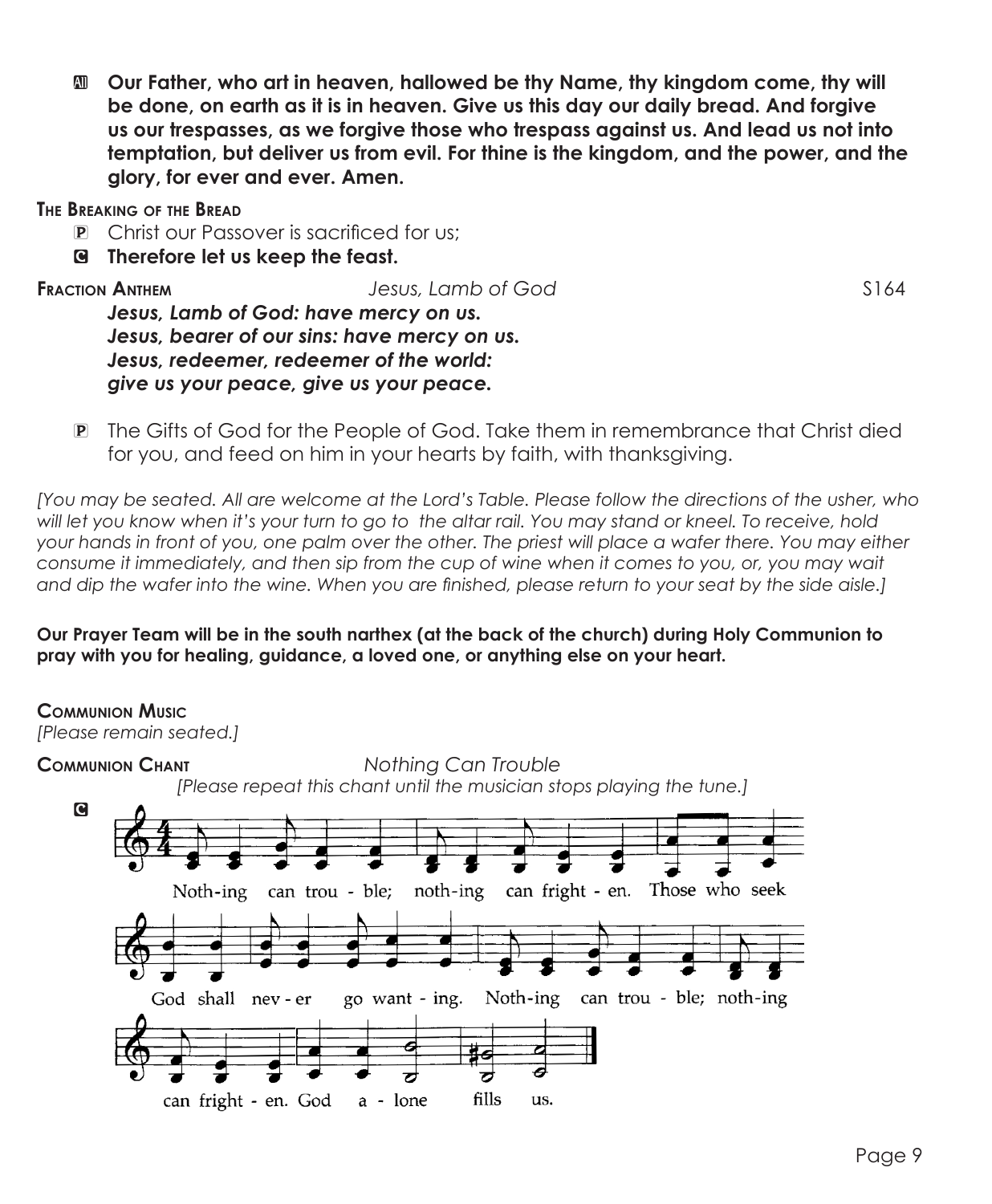#### **Prayer After Communion**

*[Please stand or kneel, as you choose.]*

- P Let us pray…
- C **Almighty and everliving God, we thank you for feeding us with the spiritual food of the most precious Body and Blood of your Son our Savior Jesus Christ; and for assuring us in these holy mysteries that we are living members of the Body of your Son, and heirs of your eternal kingdom. And now, Father, send us out to do the work you have given us to do, to love and serve you as faithful witnesses of Christ our Lord. To him, to you, and to the Holy Spirit, be honor and glory, now and for ever. Amen.**

#### **The Blessing**

*[Please stand.]*

- P God give you open ears that the Word may revive you; an open mind that the Spirit may refresh you, and an open heart that Love may renew you, and the blessing of God, the Father, the Son and the Holy Spirit, be with you and remain with you always.
- C **Amen.**

### **Sending Hymn** *Bless Now, O God, the Journey*

*Bless now, O God, the journey that all your people make, the path through noise and silence, the way of give and take. The trail is found in desert and winds the mountain round, then leads beside still waters, the road where faith is found.*

*Bless sojourners and pilgrims who share this winding way; your hope burns through the terrors, your love sustains the day. We yearn for holy freedom while often we are bound; together we are seeking the road where faith is found.*

#### **The Dismissal**

- $\mathbb P$  Go in peace to love and serve the Lord.
- C **Thanks be to God!**

**Postlude** *Toccata from Gothic Suite* Leon Boellmann